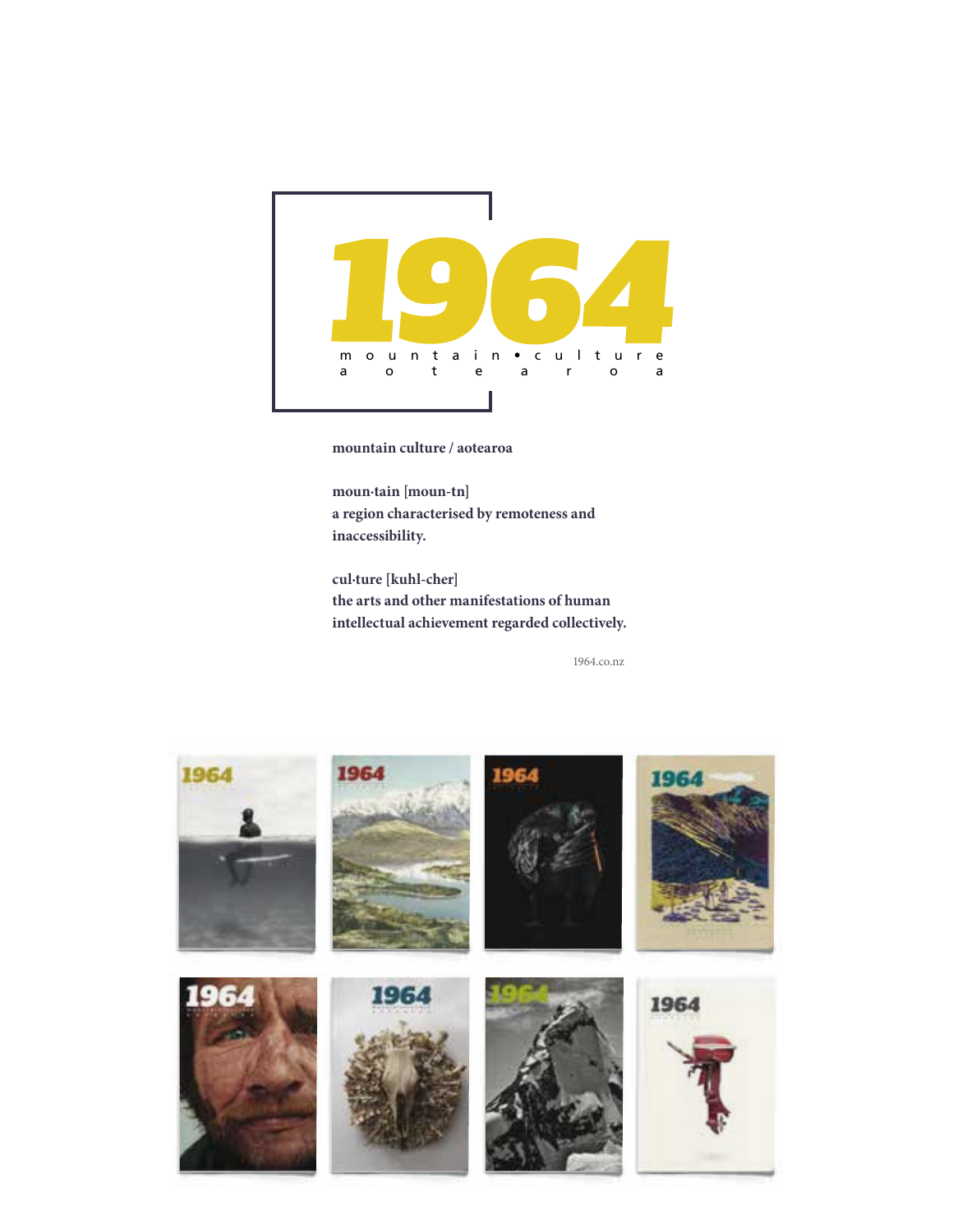# **ABOUT US**

**are?**

**02**

**01**



**how**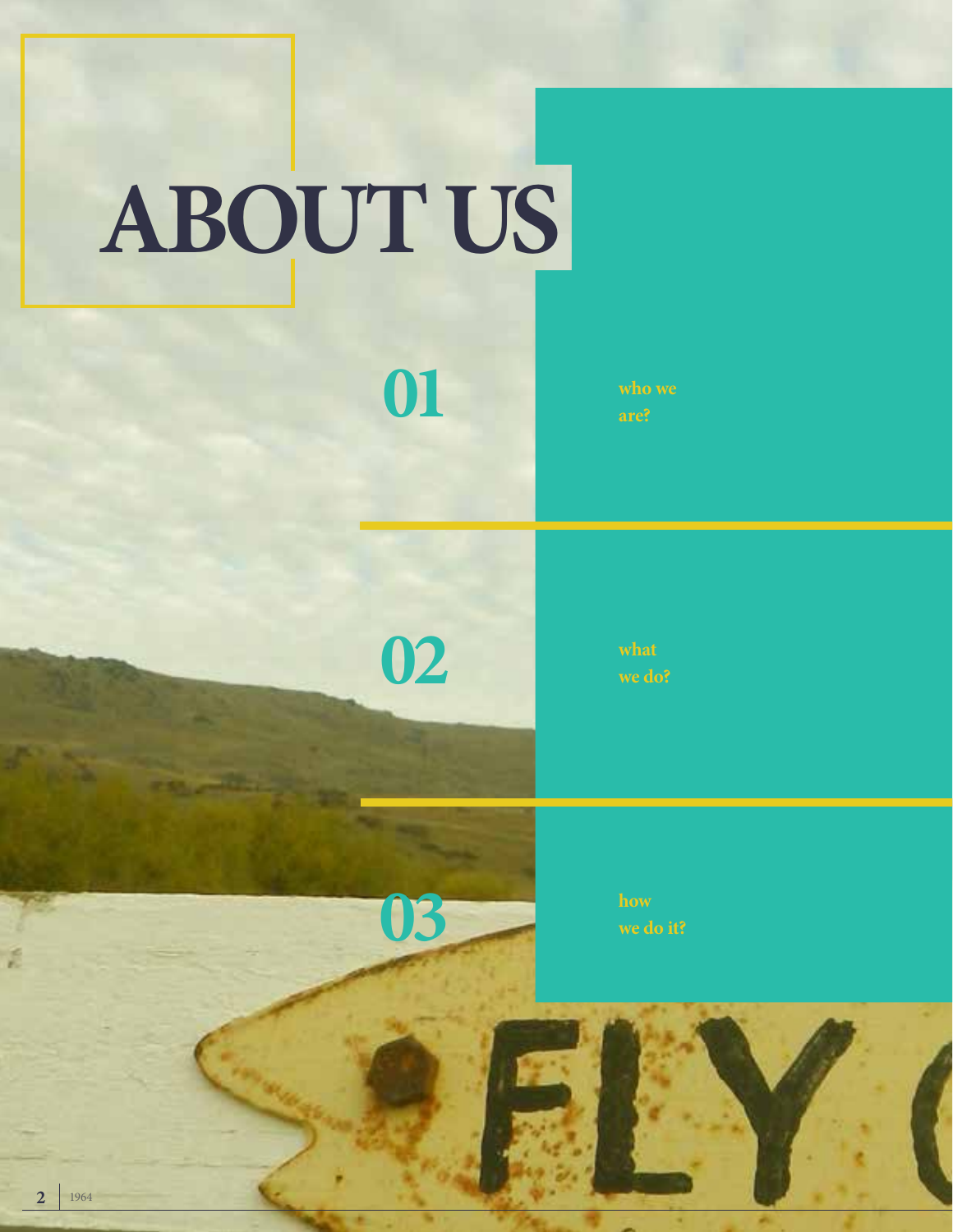**Named for the year Mount Aspiring National Park was established, 1964***1* **is a particly print magazine based in the far south of Aotecrao New Zealand.<br>A quarterly print magazine based in the far south of Aotecrao New Zeala a quarterly print magazine based in the far south of Aotearoa New Zealand.**  *1964* **was founded by Laura Williamson and Nathan Weathington.**

**Laura Williamson is a writer based in Central Otago. She is the author of** *The Bike and Beyond: Life on Two Wheels in Aotearoa New Zealand***. Laura also co-wrote** *The Blue Moments Project***, and her articles and poems have been featured in books, magazines and journals around the world.** 

**Nathan Weathington is an engineer with a background in publishing in N.America and New Zealand. He is also the author of** *Where the Hell Were Your Parents?* **and** *Invasion of the Bastard Cannibals***. Nathan lives with his family in lower Albert Town where he pursues his obsession with fly fishing.**

**We write about our country's remote places and the people who seek them out. We render New Zealand's landscapes in close-up, not in wide-angle. We hunt outdoor adventure for the awe and the challenge in it, but also for the creativity, psychology and eccentricity. We look for the comedy in it too. The stories in**  *1964* **are not ones you've heard before, because, like a good punchline, the best things in life are sometimes hard to find.**

*1964* **does not fight for space on magazine racks, but rather is a paid subscription / targeted free distribution model. Along with our paid subscribers,** *1964* **is distributed via high-traffic areas in the Queenstown Lakes District with extended distribution to Cromwell, Clyde, Alexandra, the Pigroot, Twizel, Garston and Haast.** 

**You'll find us where your customers hang out: breweries, cafes, outdoor stores, backcountry huts, lodges, ski hills and wherever people who explore New Zealand gather. We make it very easy for our readers to find** *1964* **and with our advertisers also doubling as distribution locations, we send people to your place of business.** *1964's* **localised content and format keeps us out of the recycling bin and in front of your customers for months, if not years.**



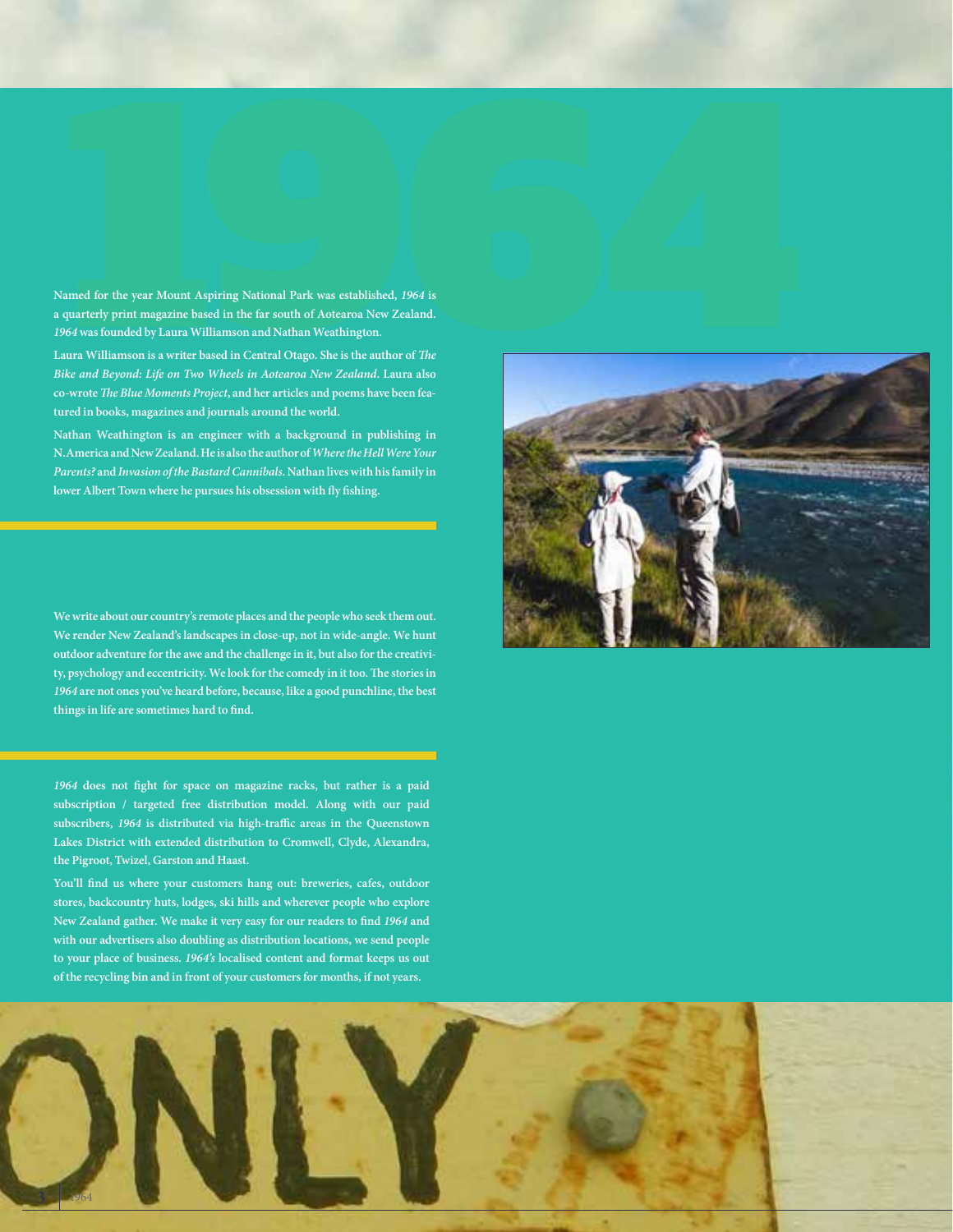

### **5,000**

**25,000+**

Total circulation, quarterly Total reach: Total reach: based on industry trends, first party

### **100%**

Our demographics are based on a median age of 34 with 50% Male, 50% Female readership. Their income is \$98,000/annual.

SKIING, MOUNTAIN BIKING, FISHING, HUNTING, CLIMBING, **H I K I N G , C A M P I N G , D I N I N G ,**  ARTS, CRAFTSMANSHIP AND **E X P L O R I N G T H E B E S T P A R T S**  OF NEW ZEALAND.

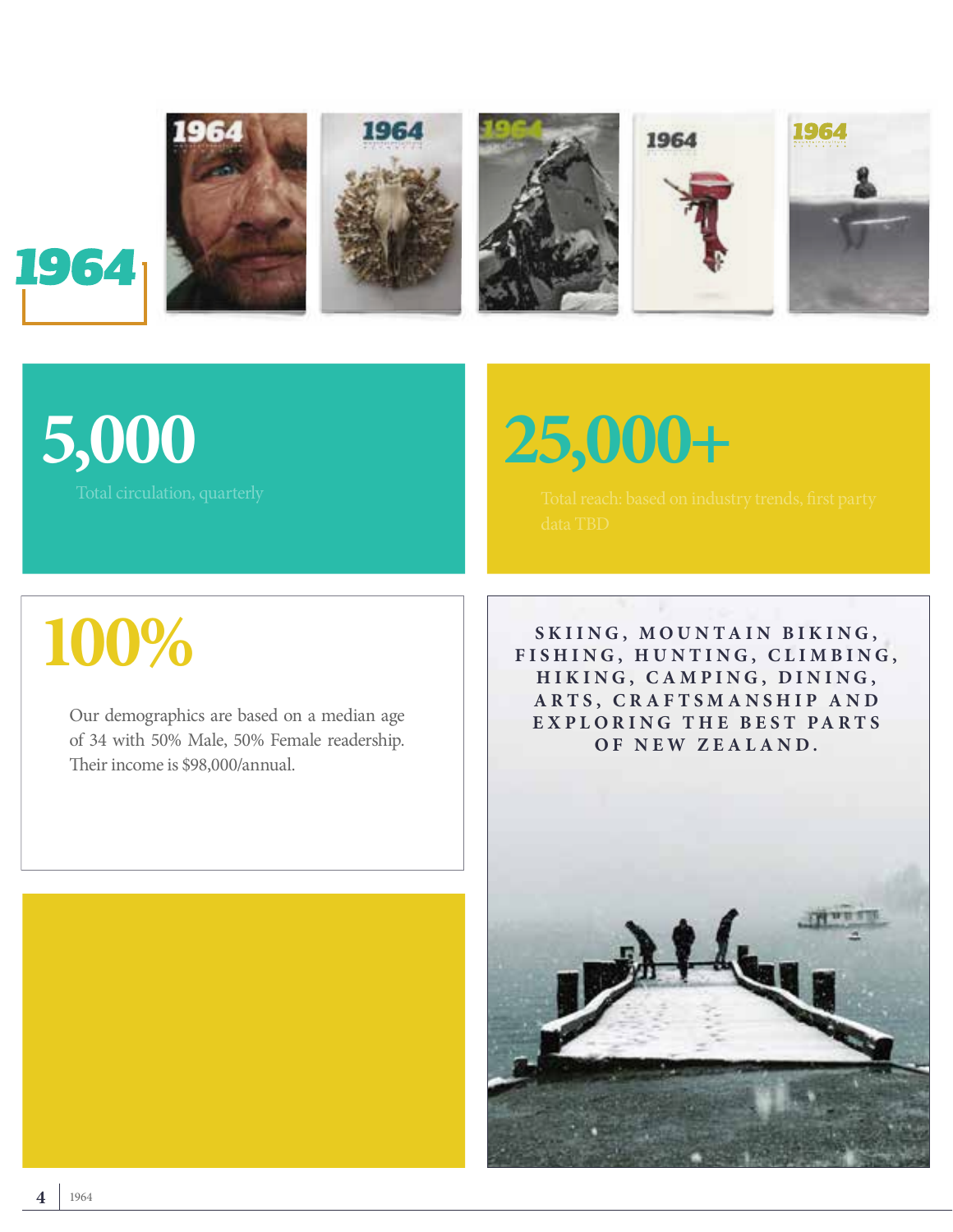### **DETAILS**

#### **AD RATES | All rates exclusive of GST**

**Double Page Spread:** \$2,450 275 mm high by 420 mm wide

**Full Page: \$1,490** 275 mm high by 210 mm wide

**Half Page:** \$750 275 mm high x 100 mm wide or 132 mm high by 210 mm wide

**Quarter Page:** \$450 (when available) 120 mm high x 90mm wide

**Inside Front:** Page 2/3: +30% Full page only

**Back Page:** +50% Full page only

**Inside Back:** Page 98/99: +15% Full page only

#### **Specific Placement:** +10%

Feature in *'We Love'* Product Gallery: \$395/quarter page, \$695/half page (and yes, the crew at *1964* must love your product/service before it will be allowed in this section. Samples of beer, wine, bikes, fly-rods and the other minor vices might be required.

Rates above are for regular advertisers. For one-off ads add 10%

*Please note: if an ad is to be to the edge of the page, it must be formatted to bleed off the edge.* 

*Specifications: PDF format only. CMYK, 300dpi minimum, 3mm bleed, 10mm margin from trim, no crop/trim/bleed marks.* 

*For spreads, create guides 7mm out on each side of the spine (i.e. the centre of the spread). Place the image in the document twice. Line up your images to the outside edge of the margin, finally bring them together so that they meet in the middle, causing the image repetition inside the spine margin.*

*Please contact us for exact specifications before submitting any artwork for print, we are happy to help.* 

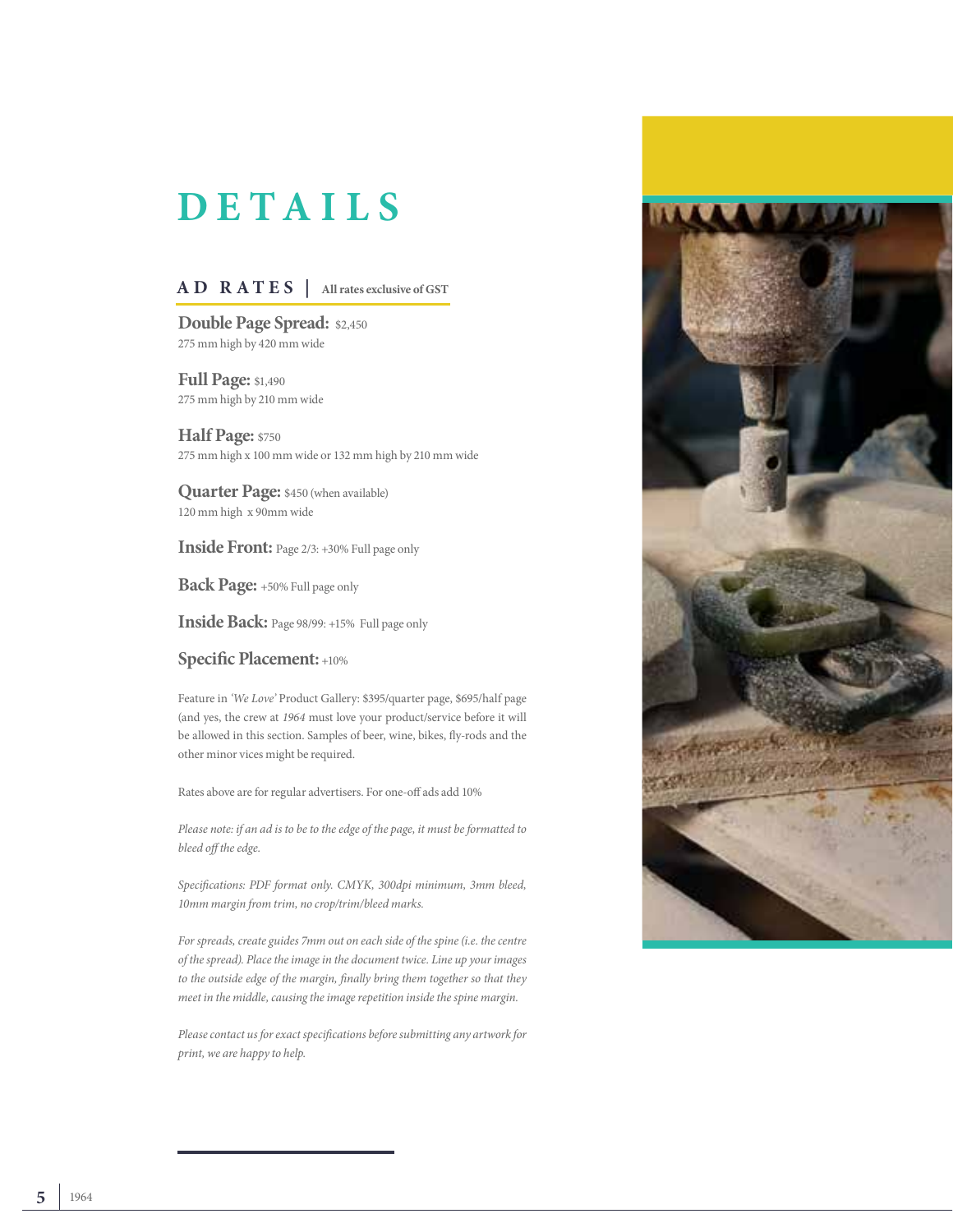Our goal at 1964 is to build a community of highly-engaged readers. This slow, coverto-cover reading experience is created through unique, quality editorial, as well as selective and limited advertising. 1964 is extremely fortunate to have the support of your business.

o therwise. The dates of publication, ad dates, and cancellation dates for the next 12 m on ths are below. Obviously, unexpected things will come up. If you're going to miss an issue, please let us know as early as p o s sible as there is a waitlist for some ad spots (two-months minimum).

To continue with our limited advertising plan, and to potentially prepare to increase the number of pages, communication is key.

All advertising in 1964 is assumed to be annual (all four issues), unless we discuss If you're a regular advertiser and have to take a break because of a zombie attack, an injury, or an alien invasion, don't worry, when you're ready, we'll figure out a way to get you back into *1964* .

| <b>ISSUE</b>          | <b>AD CANCELLATION</b><br><b>DEADLINE</b> | <b>AD COPY</b><br><b>DEADLINE</b> | <b>CAMERA-READY ADS</b><br><b>DEADLINE</b> | <b>MAGAZINE</b><br><b>DELIVERY</b>             |
|-----------------------|-------------------------------------------|-----------------------------------|--------------------------------------------|------------------------------------------------|
| <b>Summer 2021/22</b> | 25 Sept 2021                              | 22 Oct 2021                       | 29 Oct 2021                                | Last week of Nov.<br>and throughout Dec-Feb    |
| Autumn 2022           | 15 Dec 2021                               | 4 Feb 22                          | 11 Feb 2022                                | First Week of Mar<br>and throughout Mar-May    |
| <b>Winter 2022</b>    | 31 Mar 2022                               | 6 May 2022                        | 13 May 2022                                | First week of June,<br>and throughout June-Aug |
| Spring 2022           | 30 June 2022                              | 5 Aug 22                          | 12 Aug 2022                                | First week of Sept,<br>and throughout Sept-Nov |
| <b>Summer 2022/23</b> | 30 Sept 2022                              | 4 Nov 22                          | 11 Nov 2022                                | First week of Dec.<br>and throughout Dec-Feb   |

## **GET IN TOUCH**

**NATHAN WEATHINGTON N A T H A N @ 1 9 6 4 . C O . N Z PUBLISHER 021 215 6174**